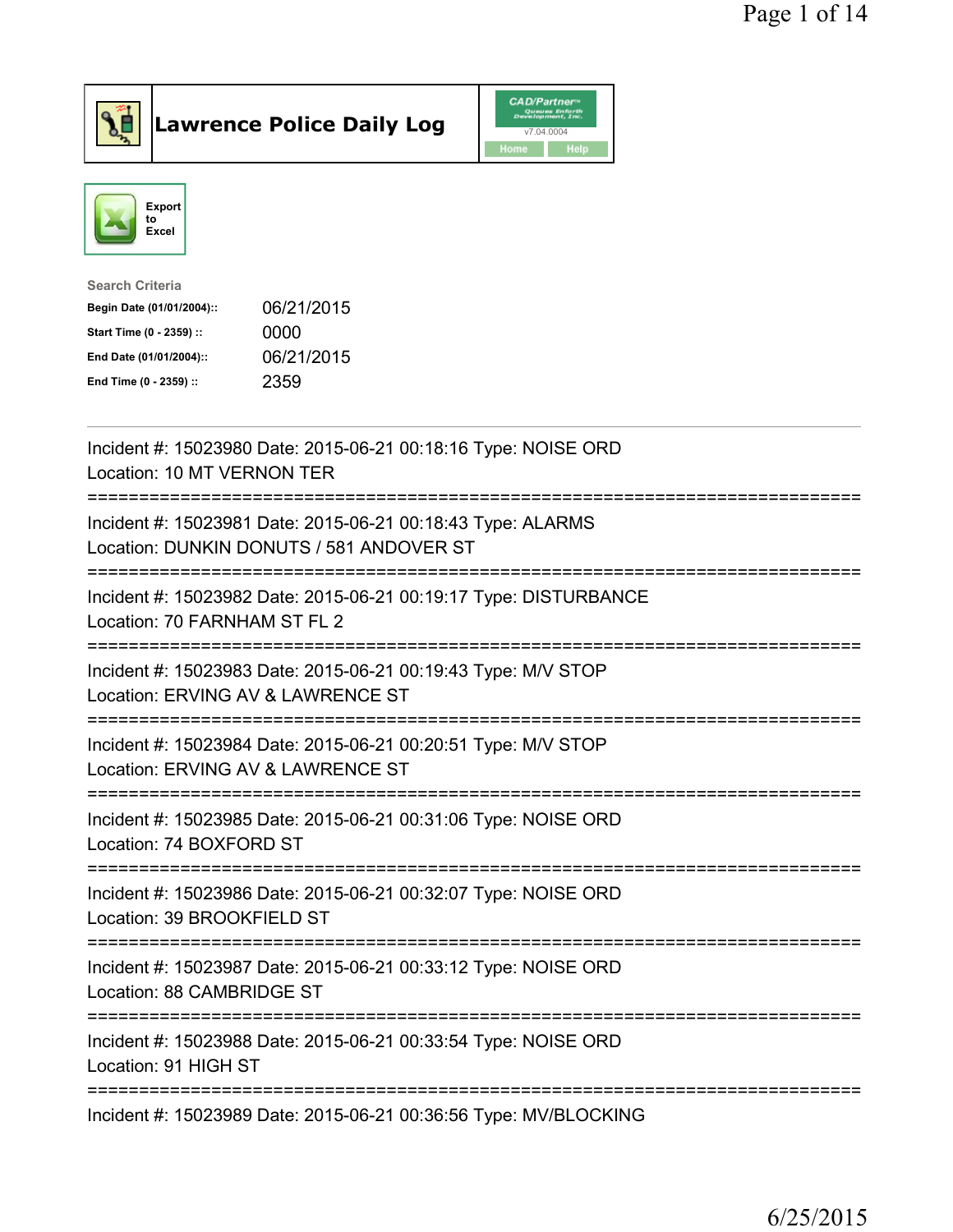| Location: 102 HANCOCK ST                                                                                                                   |
|--------------------------------------------------------------------------------------------------------------------------------------------|
| Incident #: 15023990 Date: 2015-06-21 00:44:12 Type: E911 HANGUP<br>Location: 9 WINSLOW PL                                                 |
| Incident #: 15023991 Date: 2015-06-21 00:56:52 Type: HIT & RUN M/V<br>Location: JACKSON ST & PARK ST                                       |
| Incident #: 15023992 Date: 2015-06-21 00:57:54 Type: NOISE ORD<br>Location: 272 E HAVERHILL ST #9                                          |
| Incident #: 15023993 Date: 2015-06-21 00:58:28 Type: FIGHT<br>Location: 229 ANDOVER ST                                                     |
| Incident #: 15023994 Date: 2015-06-21 01:00:16 Type: UNWANTEDGUEST<br>Location: 205 MERRIMACK ST                                           |
| Incident #: 15023995 Date: 2015-06-21 01:12:12 Type: AUTO ACC/UNK PI<br>Location: 41 FURBER ST                                             |
| Incident #: 15023997 Date: 2015-06-21 01:13:44 Type: MAL DAMAGE<br>Location: HAFFNERS GAS STATION / 262 LAWRENCE ST                        |
| Incident #: 15023996 Date: 2015-06-21 01:15:50 Type: DISTURBANCE<br>Location: 139 MYRTLE ST #3 REAR<br>========================            |
| Incident #: 15023998 Date: 2015-06-21 01:19:00 Type: FIGHT<br>Location: 72 MARGIN ST                                                       |
| Incident #: 15023999 Date: 2015-06-21 01:29:56 Type: DISTURBANCE<br>Location: AMESBURY ST & COMMON ST                                      |
| Incident #: 15024000 Date: 2015-06-21 01:32:15 Type: ALARMS<br>Location: 353 WATER ST                                                      |
| ====================================<br>Incident #: 15024001 Date: 2015-06-21 01:33:29 Type: DISORDERLY<br>Location: ELM ST & HAMPSHIRE ST |
| Incident #: 15024002 Date: 2015-06-21 01:36:27 Type: M/V STOP<br>Location: LAWRENCE ST & LOWELL ST                                         |
| Incident #: 15024003 Date: 2015-06-21 01:37:18 Type: DISTURBANCE<br>Location: 660 HAVERHILL ST FL 1                                        |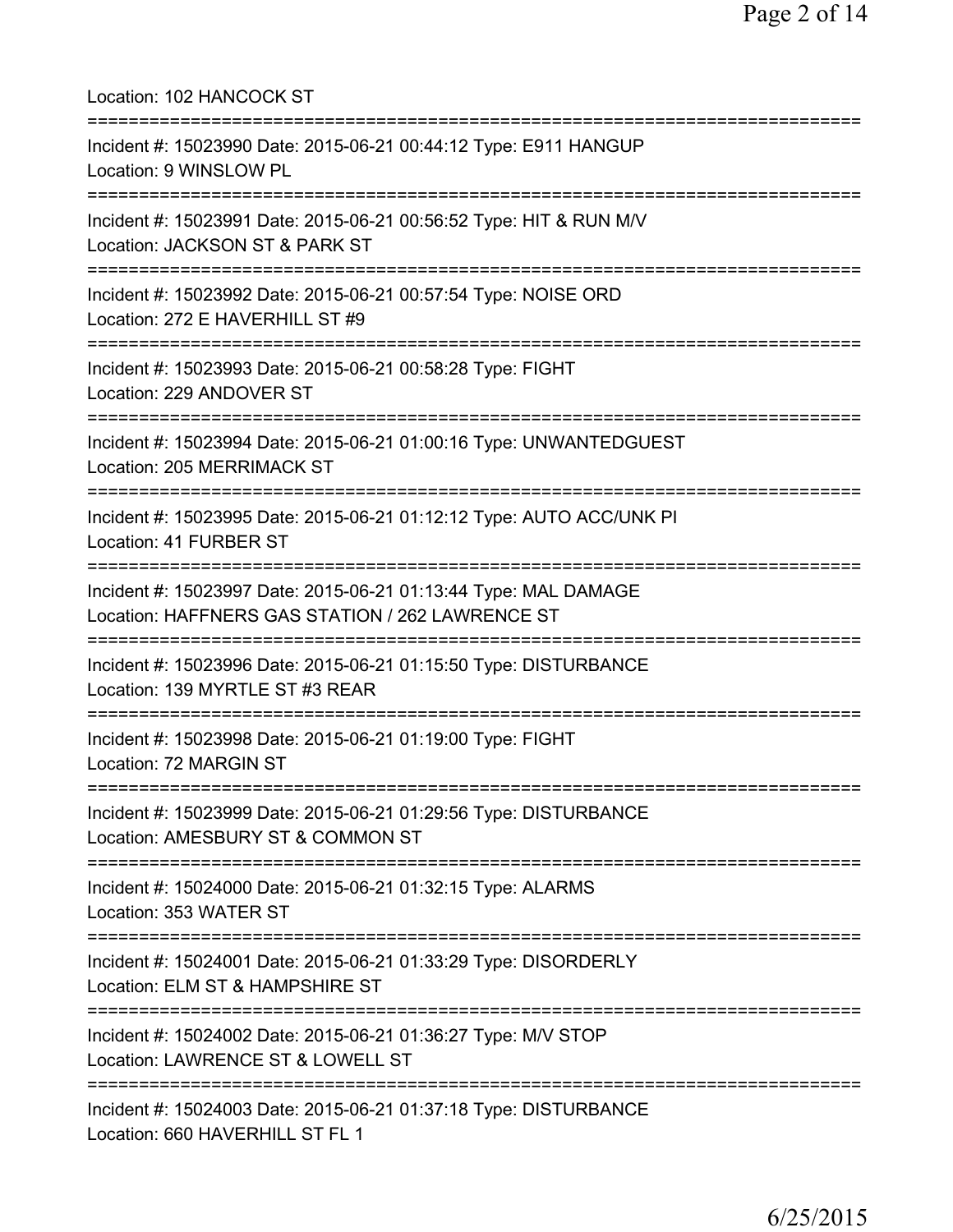| Incident #: 15024004 Date: 2015-06-21 01:39:57 Type: 911 HANG UP<br>Location: 124 BAILEY ST           |
|-------------------------------------------------------------------------------------------------------|
| Incident #: 15024005 Date: 2015-06-21 01:41:43 Type: M/V STOP<br>Location: JACKSON ST & SUMMER ST     |
| Incident #: 15024006 Date: 2015-06-21 01:43:53 Type: HOME INVASION<br>Location: 348 HAVERHILL ST FL 1 |
| Incident #: 15024007 Date: 2015-06-21 01:52:23 Type: FIGHT<br>Location: HAVERHILL ST & MILTON ST      |
| Incident #: 15024008 Date: 2015-06-21 01:56:25 Type: M/V STOP<br><b>Location: MILTON ST</b>           |
| Incident #: 15024009 Date: 2015-06-21 01:57:19 Type: NOISE ORD<br>Location: 6 INMAN ST FL 1           |
| Incident #: 15024010 Date: 2015-06-21 01:58:34 Type: SUS PERS/MV<br>Location: 220 MERRIMACK ST        |
| Incident #: 15024011 Date: 2015-06-21 01:59:52 Type: M/V STOP<br><b>Location: MILTON ST</b>           |
| Incident #: 15024012 Date: 2015-06-21 02:01:16 Type: DISORDERLY<br>Location: 15 HOLTON ST FL 1        |
| Incident #: 15024013 Date: 2015-06-21 02:06:13 Type: B&E/PAST<br>Location: 73 BOXFORD ST              |
| Incident #: 15024014 Date: 2015-06-21 02:07:45 Type: NOISE ORD<br>Location: 527 S UNION ST FL 3       |
| Incident #: 15024015 Date: 2015-06-21 02:12:48 Type: DISTURBANCE<br>Location: 10 CONGRESS ST          |
| Incident #: 15024016 Date: 2015-06-21 02:22:16 Type: NOISE ORD<br>Location: 19 KENDALL ST FL 3        |
| Incident #: 15024017 Date: 2015-06-21 02:30:20 Type: NOISE ORD<br>Location: 39 BROOKFIELD ST          |
|                                                                                                       |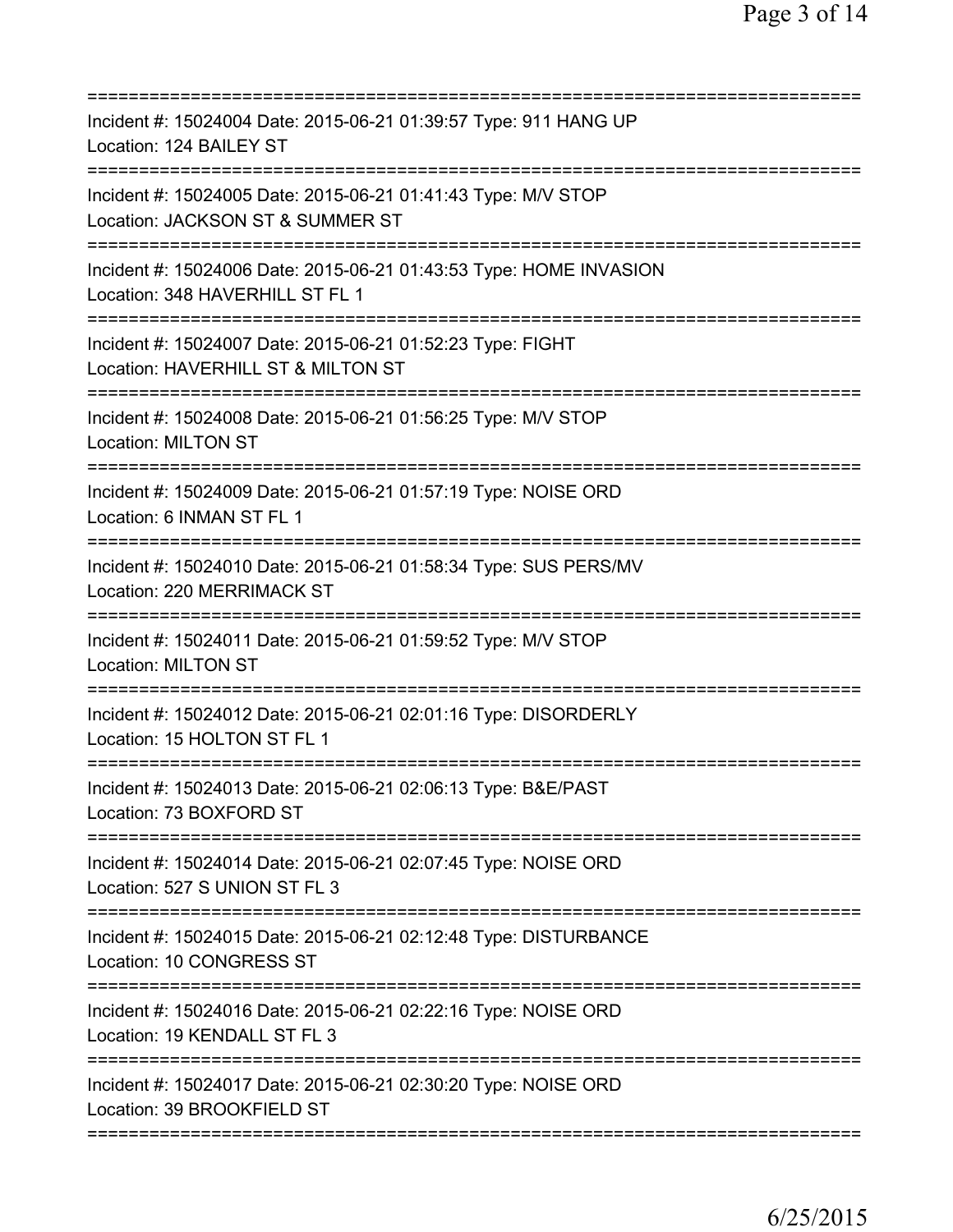| Incident #: 15024018 Date: 2015-06-21 02:31:53 Type: E911 HANGUP<br>Location: MAKARENA RESTAURANT / 150 COMMON ST<br>====================                     |
|---------------------------------------------------------------------------------------------------------------------------------------------------------------|
| Incident #: 15024019 Date: 2015-06-21 02:37:17 Type: DK (DRUNK)<br>Location: HESS / 500 S UNION ST                                                            |
| Incident #: 15024020 Date: 2015-06-21 02:40:31 Type: CK WELL BEING<br>Location: CANAL ST & UNION ST                                                           |
| Incident #: 15024021 Date: 2015-06-21 02:46:08 Type: SHOTS FIRED<br>Location: 187 NEWBURY ST                                                                  |
| Incident #: 15024022 Date: 2015-06-21 02:48:35 Type: DISTURBANCE<br>Location: MYRTLE ST & SPRUCE ST                                                           |
| Incident #: 15024023 Date: 2015-06-21 03:05:24 Type: DISTURBANCE<br>Location: ALLSTON ST & WOODLAND ST                                                        |
| Incident #: 15024024 Date: 2015-06-21 03:07:45 Type: LOUD NOISE<br>Location: 59 TENNEY ST FL 1ST<br>:========                                                 |
| Incident #: 15024025 Date: 2015-06-21 03:09:33 Type: LOST PERSON<br>Location: MERRIMACK ST & S UNION ST                                                       |
| Incident #: 15024026 Date: 2015-06-21 03:10:21 Type: ALARMS<br>Location: LAWRENCE PUBLIC LIBRARY / 135 PARKER ST                                              |
| =====================================<br>Incident #: 15024027 Date: 2015-06-21 03:14:11 Type: LOUD NOISE<br>Location: 11 BROADWAY AV                          |
| Incident #: 15024029 Date: 2015-06-21 03:43:00 Type: ALARMS<br>Location: DOCTORS CENTER / 100 AMESBURY ST                                                     |
| =============================<br>===========================<br>Incident #: 15024028 Date: 2015-06-21 03:43:10 Type: NOISE ORD<br>Location: 27 DRACUT ST FL 1 |
| Incident #: 15024030 Date: 2015-06-21 03:44:05 Type: M/V STOP<br>Location: COMMON ST & HAMPSHIRE ST                                                           |
| Incident #: 15024032 Date: 2015-06-21 04:04:37 Type: M/V STOP<br>Location: 49 CHESTER ST                                                                      |
| Incident #: 15024031 Date: 2015-06-21 04:06:08 Type: M/V STOP                                                                                                 |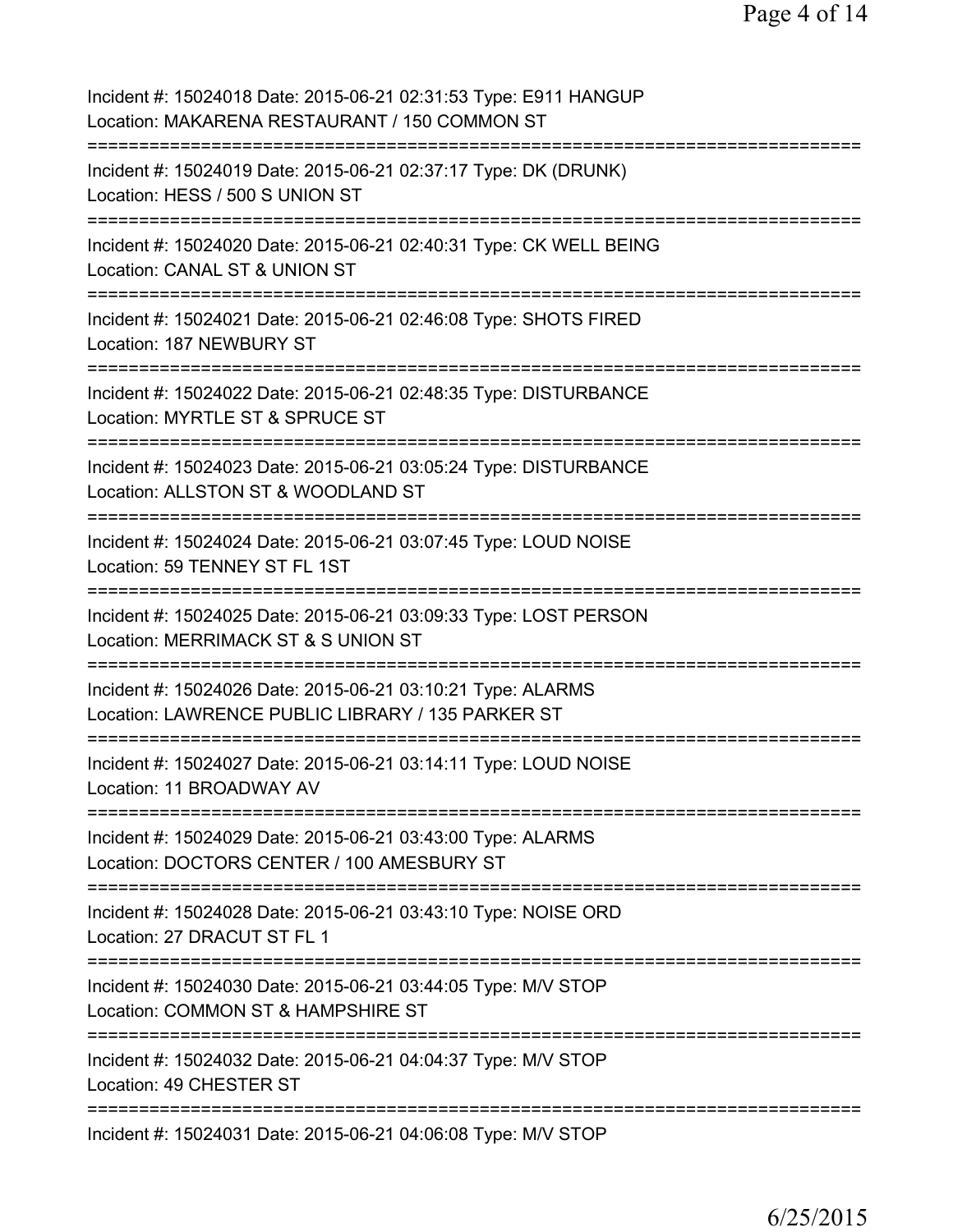Location: 49 CHESTER ST =========================================================================== Incident #: 15024033 Date: 2015-06-21 04:08:27 Type: LARCENY/MV/ATTE Location: BEDFORD ST & MARGIN ST =========================================================================== Incident #: 15024034 Date: 2015-06-21 04:38:37 Type: MEDIC SUPPORT Location: 20 EATON ST =========================================================================== Incident #: 15024035 Date: 2015-06-21 05:14:21 Type: 911 HANG UP Location: 90 BROOKFIELD ST =========================================================================== Incident #: 15024036 Date: 2015-06-21 05:50:38 Type: SUS PERS/MV Location: 144 FRANKLIN ST =========================================================================== Incident #: 15024037 Date: 2015-06-21 06:04:39 Type: ALARMS Location: OCOA MARKET / 461 HAMPSHIRE ST =========================================================================== Incident #: 15024038 Date: 2015-06-21 06:41:23 Type: B&E/MV/PAST Location: 110 SALEM ST =========================================================================== Incident #: 15024039 Date: 2015-06-21 08:23:15 Type: ALARMS Location: EXPRESS SHIPPING / 13 NEWBURY ST =========================================================================== Incident #: 15024042 Date: 2015-06-21 08:49:18 Type: M/V STOP Location: 155 HAVERHILL ST =========================================================================== Incident #: 15024040 Date: 2015-06-21 08:49:44 Type: SUS PERS/MV Location: 144 FRANKLIN ST =========================================================================== Incident #: 15024041 Date: 2015-06-21 08:51:08 Type: MAL DAMAGE Location: 420 HIGH ST =========================================================================== Incident #: 15024043 Date: 2015-06-21 09:27:08 Type: SUICIDE ATTEMPT Location: 1 BEACON AV #231 =========================================================================== Incident #: 15024044 Date: 2015-06-21 09:52:05 Type: M/V STOP Location: HAMLET ST & S BOWDOIN ST =========================================================================== Incident #: 15024045 Date: 2015-06-21 09:57:17 Type: INVESTIGATION Location: 14 MASON ST =========================================================================== Incident #: 15024046 Date: 2015-06-21 10:09:44 Type: B&E/ATTEMPY Location: 24 LISA LN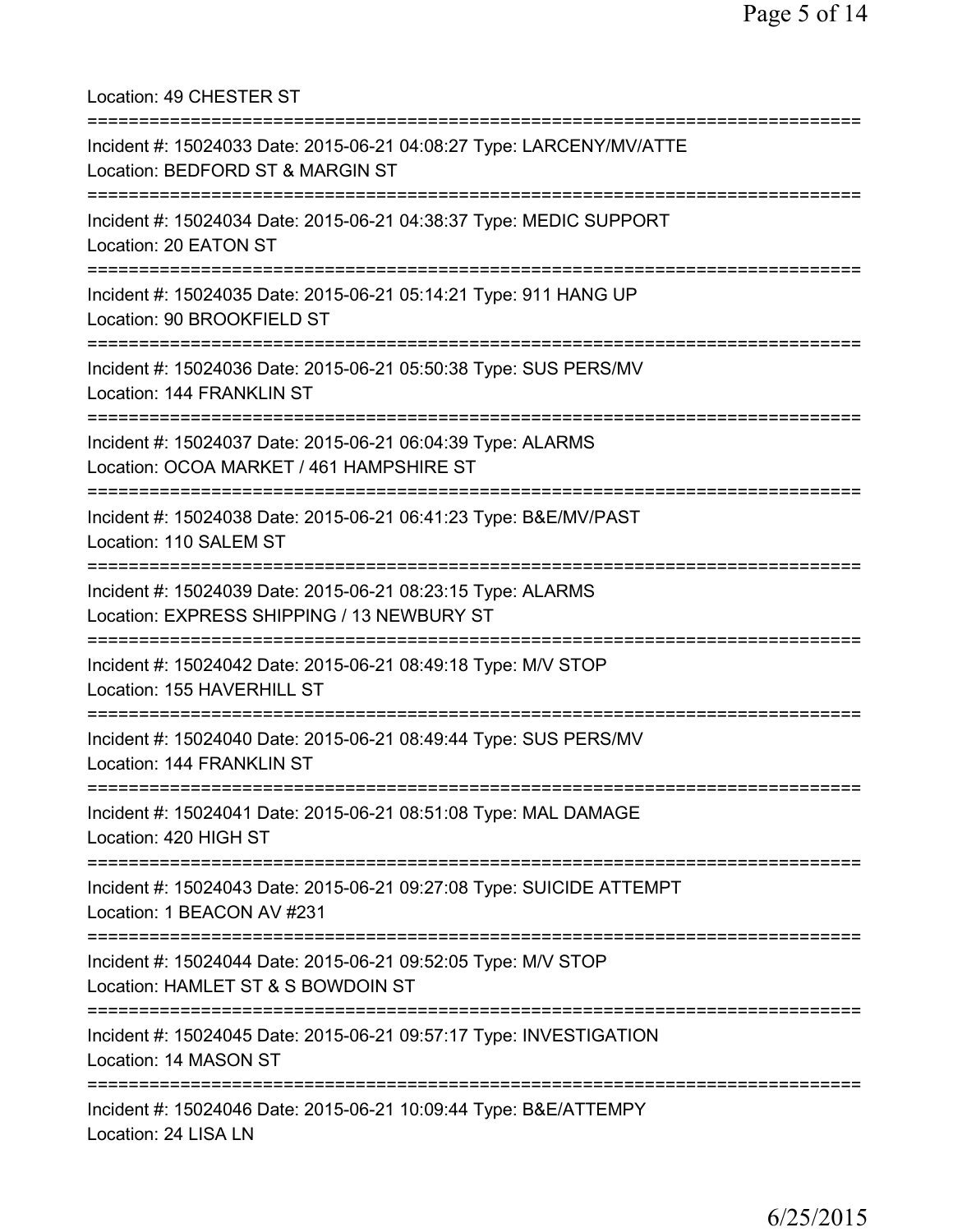| Incident #: 15024047 Date: 2015-06-21 10:51:51 Type: GEN OFFENCES<br>Location: 478 RIVERSIDE DR                          |
|--------------------------------------------------------------------------------------------------------------------------|
| Incident #: 15024048 Date: 2015-06-21 11:04:30 Type: HIT & RUN M/V<br>Location: 11 HOLTON ST                             |
| Incident #: 15024049 Date: 2015-06-21 11:08:45 Type: LARCENY/MV/PAST<br>Location: 6 LYNCH ST                             |
| Incident #: 15024050 Date: 2015-06-21 11:13:29 Type: AUTO ACC/NO PI<br>Location: 198 WATER ST                            |
| Incident #: 15024051 Date: 2015-06-21 11:14:37 Type: DPW<br>Location: AMES & TEXAS                                       |
| -----------------<br>Incident #: 15024052 Date: 2015-06-21 11:23:31 Type: M/V STOP<br>Location: CHANDLER ST & MEDFORD ST |
| Incident #: 15024053 Date: 2015-06-21 12:11:41 Type: SUS PERS/MV<br><b>Location: POPLAR ST</b>                           |
| Incident #: 15024054 Date: 2015-06-21 12:14:40 Type: STOL/MV/PAS<br>Location: 6 LYNCH ST                                 |
| Incident #: 15024055 Date: 2015-06-21 12:33:43 Type: GEN OFFENCES<br>Location: 322 MARKET ST FL 2                        |
| Incident #: 15024056 Date: 2015-06-21 12:56:18 Type: MISSING PERS<br>Location: 57 LEXINGTON ST                           |
| Incident #: 15024057 Date: 2015-06-21 12:59:20 Type: DOMESTIC/PAST<br>Location: 10 STEINER ST                            |
| Incident #: 15024058 Date: 2015-06-21 13:06:15 Type: SUS PERS/MV<br>Location: 50 BROADWAY                                |
| Incident #: 15024059 Date: 2015-06-21 13:25:29 Type: DISTURBANCE<br><b>Location: CENTRAL BRIDGE</b>                      |
| Incident #: 15024060 Date: 2015-06-21 13:37:17 Type: AUTO ACC/NO PI<br>Location: 175 UNION ST                            |
|                                                                                                                          |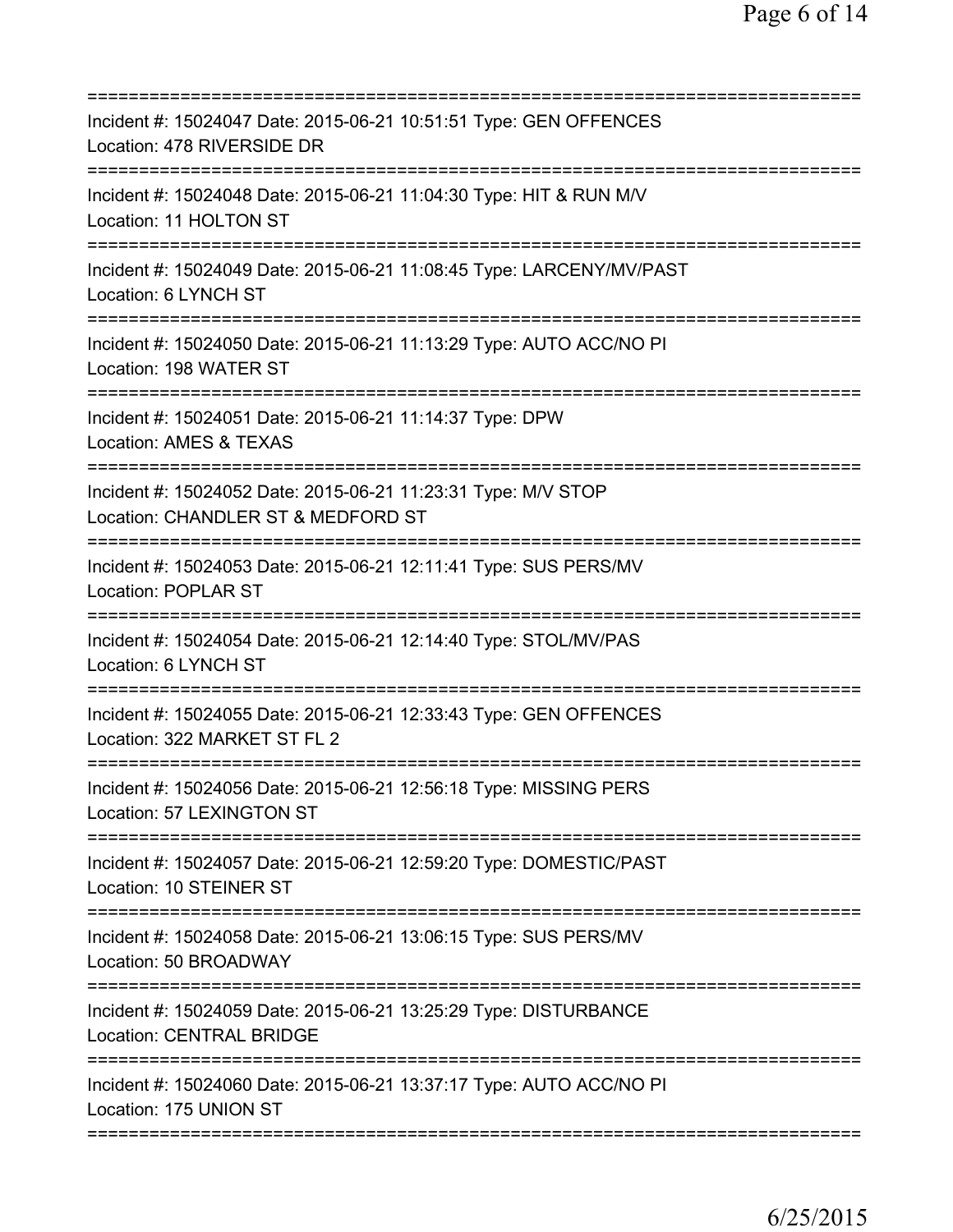| Incident #: 15024061 Date: 2015-06-21 14:04:32 Type: WARRANT SERVE<br><b>Location: CENTRAL BRIDGE</b>                        |
|------------------------------------------------------------------------------------------------------------------------------|
| Incident #: 15024062 Date: 2015-06-21 14:53:03 Type: LARCENY/PROG<br>Location: 41 WEST ST                                    |
| Incident #: 15024063 Date: 2015-06-21 14:58:50 Type: LOUD NOISE<br>Location: 2 NEWBURY ST                                    |
| Incident #: 15024066 Date: 2015-06-21 15:09:33 Type: B&E/MV/PAST<br>Location: MICHAEL'S MOTOR SALES, INCORP / 54 WINTHROP AV |
| Incident #: 15024064 Date: 2015-06-21 15:09:56 Type: KEEP PEACE<br>Location: 28 JUNIPER ST                                   |
| Incident #: 15024065 Date: 2015-06-21 15:10:55 Type: SUS PERS/MV<br>Location: CRAWFORD ST & EXETER ST                        |
| Incident #: 15024067 Date: 2015-06-21 15:15:48 Type: ALARM/BURG<br>Location: 526 LOWELL ST                                   |
| Incident #: 15024068 Date: 2015-06-21 15:20:40 Type: AUTO ACC/PI<br>Location: 410 ANDOVER ST                                 |
| Incident #: 15024069 Date: 2015-06-21 15:24:07 Type: A&B PAST<br>Location: 62 HAMPSHIRE ST                                   |
| ===========<br>Incident #: 15024070 Date: 2015-06-21 15:27:23 Type: DISTURBANCE<br>Location: 7 MARIE LN                      |
| Incident #: 15024071 Date: 2015-06-21 15:28:51 Type: DOMESTIC/PROG<br>Location: 1 BROOKFIELD ST                              |
| Incident #: 15024072 Date: 2015-06-21 15:32:52 Type: LOUD NOISE<br>Location: 35 CHICKERING ST                                |
| Incident #: 15024073 Date: 2015-06-21 15:39:30 Type: ALARM/BURG<br>Location: 11 TRINITY ST                                   |
| Incident #: 15024074 Date: 2015-06-21 15:53:09 Type: MEDIC SUPPORT<br>Location: 30 OSGOOD ST                                 |
| Incident #: 15024075 Date: 2015-06-21 16:03:48 Type: ALARM/BURG                                                              |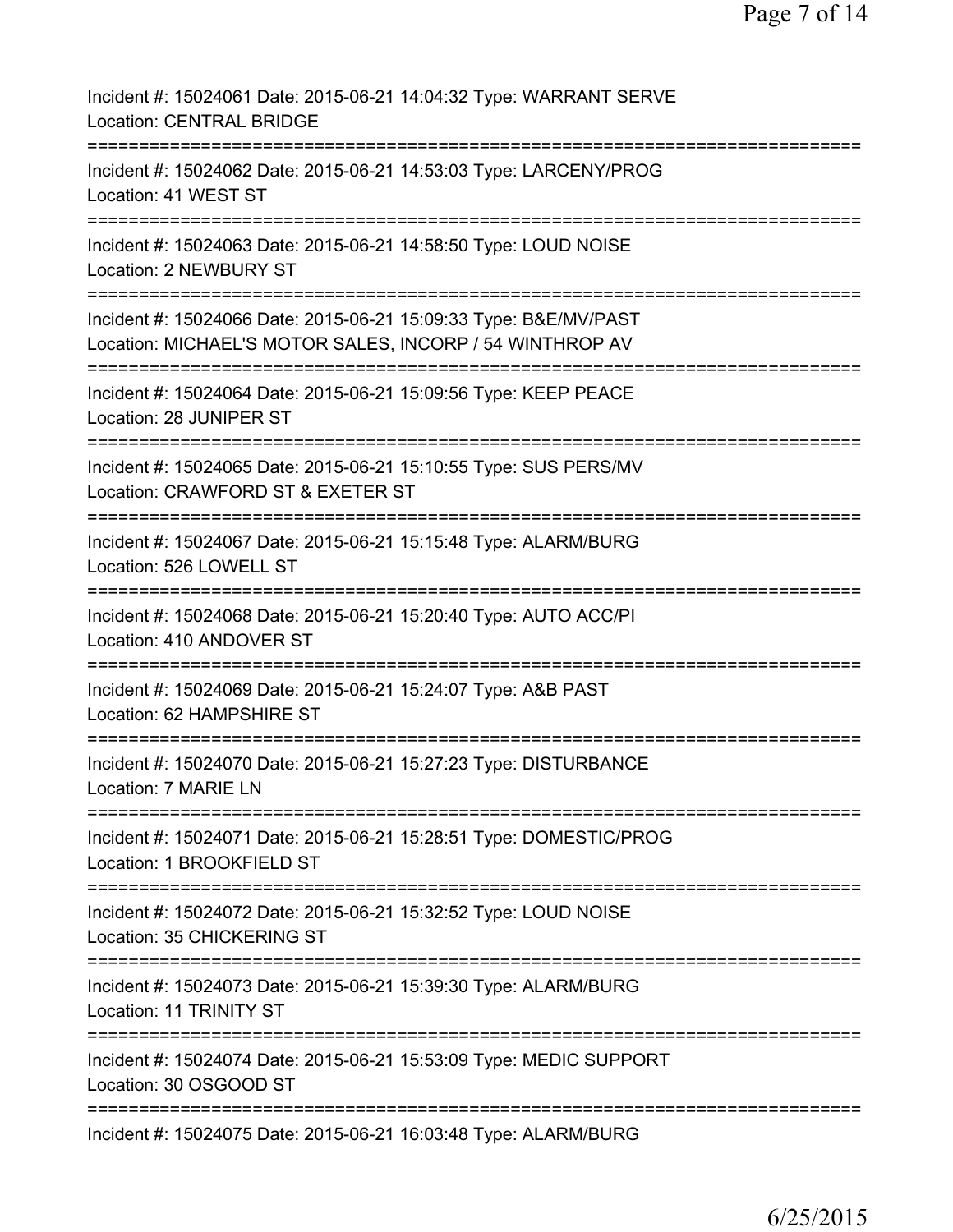Location: DUDA, JOHN + SON'S / 19 BENNETT ST =========================================================================== Incident #: 15024076 Date: 2015-06-21 16:12:57 Type: MISSING PERS Location: 75 AVON ST =========================================================================== Incident #: 15024077 Date: 2015-06-21 16:19:23 Type: MAN DOWN Location: 86 BROADWAY =========================================================================== Incident #: 15024078 Date: 2015-06-21 16:47:36 Type: MEDIC SUPPORT Location: 19 WALNUT ST =========================================================================== Incident #: 15024079 Date: 2015-06-21 16:51:49 Type: MAL DAMG PROG Location: 353 ELM ST =========================================================================== Incident #: 15024080 Date: 2015-06-21 16:53:33 Type: DOMESTIC/PROG Location: 476 RIVERSIDE DR #2 =========================================================================== Incident #: 15024081 Date: 2015-06-21 17:14:42 Type: MAL DAMAGE Location: 1 FLORENCE CT =========================================================================== Incident #: 15024082 Date: 2015-06-21 17:17:31 Type: TRESPASSING Location: PACIFIC MILL / 300 CANAL ST =========================================================================== Incident #: 15024083 Date: 2015-06-21 17:18:59 Type: M/V STOP Location: HAMPSHIRE ST & LOWELL ST =========================================================================== Incident #: 15024084 Date: 2015-06-21 17:46:13 Type: SUS PERS/MV Location: BUNKERHILL ST & MYRTLE =========================================================================== Incident #: 15024085 Date: 2015-06-21 17:52:05 Type: DISTURBANCE Location: 10 ROWE ST =========================================================================== Incident #: 15024086 Date: 2015-06-21 17:59:44 Type: NOISE ORD Location: AMES ST =========================================================================== Incident #: 15024087 Date: 2015-06-21 18:13:34 Type: LOST PROPERTY Location: LAWRENCE COMMON / COMMON ST & LAWRENCE ST =========================================================================== Incident #: 15024088 Date: 2015-06-21 18:18:27 Type: HIT & RUN M/V Location: 150 COMMON ST =========================================================================== Incident #: 15024089 Date: 2015-06-21 18:20:26 Type: AUTO ACC/UNK PI Location: 690 HAVERHILL ST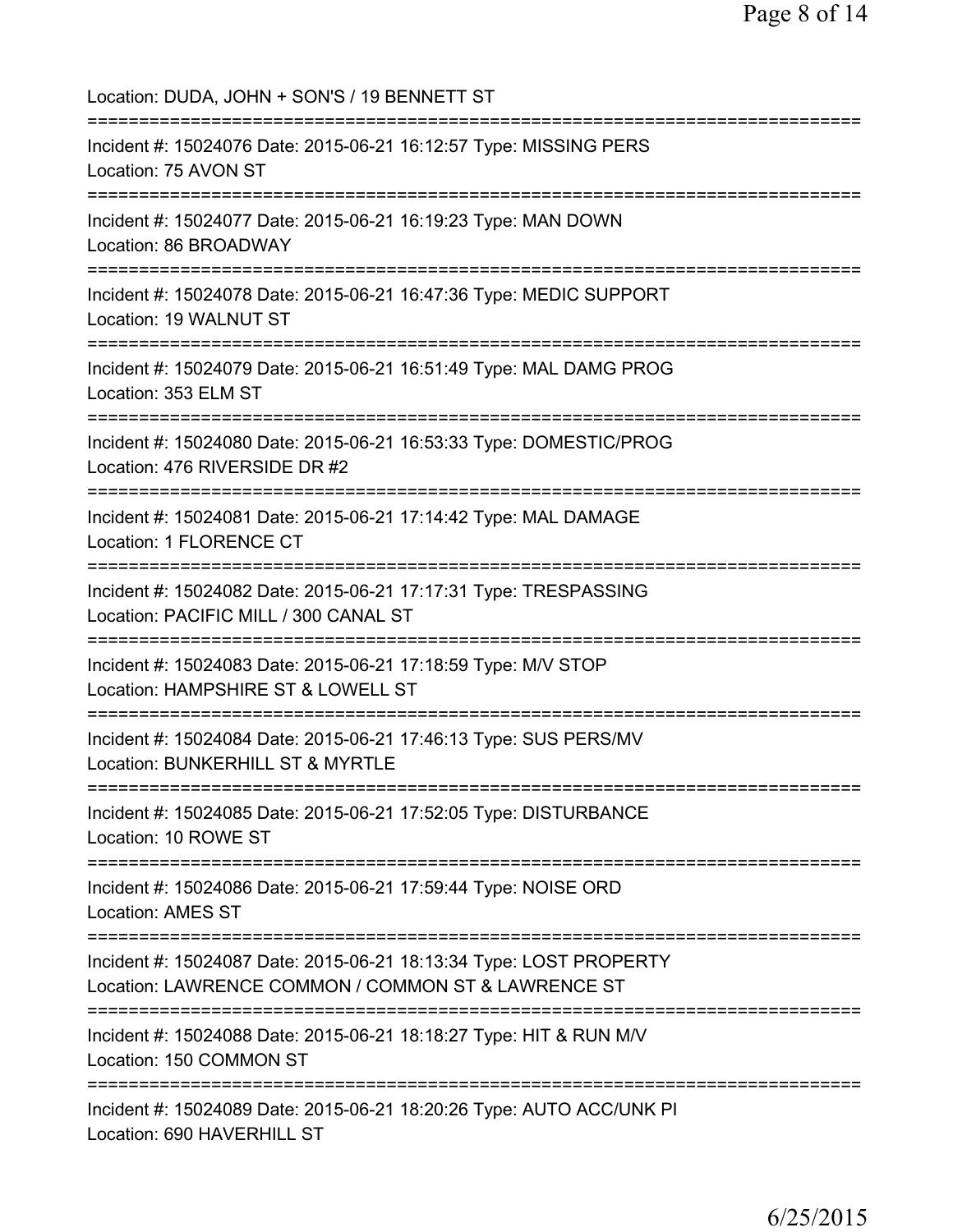| Incident #: 15024090 Date: 2015-06-21 18:24:45 Type: NOISE ORD<br>Location: 35 CHICKERING ST                       |
|--------------------------------------------------------------------------------------------------------------------|
| Incident #: 15024091 Date: 2015-06-21 18:37:01 Type: DISTURBANCE<br>Location: 133 BAILEY ST FL 2                   |
| Incident #: 15024092 Date: 2015-06-21 18:41:56 Type: TRESPASSING<br>Location: HIGGINS STATE POOL / 180 CRAWFORD ST |
| Incident #: 15024093 Date: 2015-06-21 18:45:38 Type: MEDIC SUPPORT<br>Location: CENTRAL BRIDGE / 0 MERRIMACK ST    |
| Incident #: 15024094 Date: 2015-06-21 18:50:01 Type: M/V STOP<br>Location: BROADWAY & LOWELL ST                    |
| Incident #: 15024095 Date: 2015-06-21 18:58:19 Type: RECOV/STOL/MV<br>Location: 144 FRANKLIN ST                    |
| Incident #: 15024096 Date: 2015-06-21 19:01:01 Type: NOISE ORD<br>Location: 168 SPRUCE ST<br>==========            |
| Incident #: 15024097 Date: 2015-06-21 19:02:53 Type: MISSING PERS<br>Location: 202 WILLOW ST FL 2                  |
| Incident #: 15024098 Date: 2015-06-21 19:11:13 Type: DOMESTIC/PAST<br>Location: 37 BROMFIELD ST FL 1               |
| Incident #: 15024099 Date: 2015-06-21 19:21:21 Type: MISSING PERS<br>Location: 162 WEST ST                         |
| Incident #: 15024100 Date: 2015-06-21 19:24:24 Type: SUICIDE ATTEMPT<br>Location: COLONIAL LOUNGE / 283 BROADWAY   |
| Incident #: 15024101 Date: 2015-06-21 19:27:12 Type: NOISE ORD<br>Location: 245 ERVING AV #BACK FL 1               |
| Incident #: 15024102 Date: 2015-06-21 19:31:13 Type: NOISE ORD<br>Location: 8 HANCOCK ST                           |
| Incident #: 15024103 Date: 2015-06-21 19:36:35 Type: NOISE ORD<br>Location: 63 TENNEY ST                           |
|                                                                                                                    |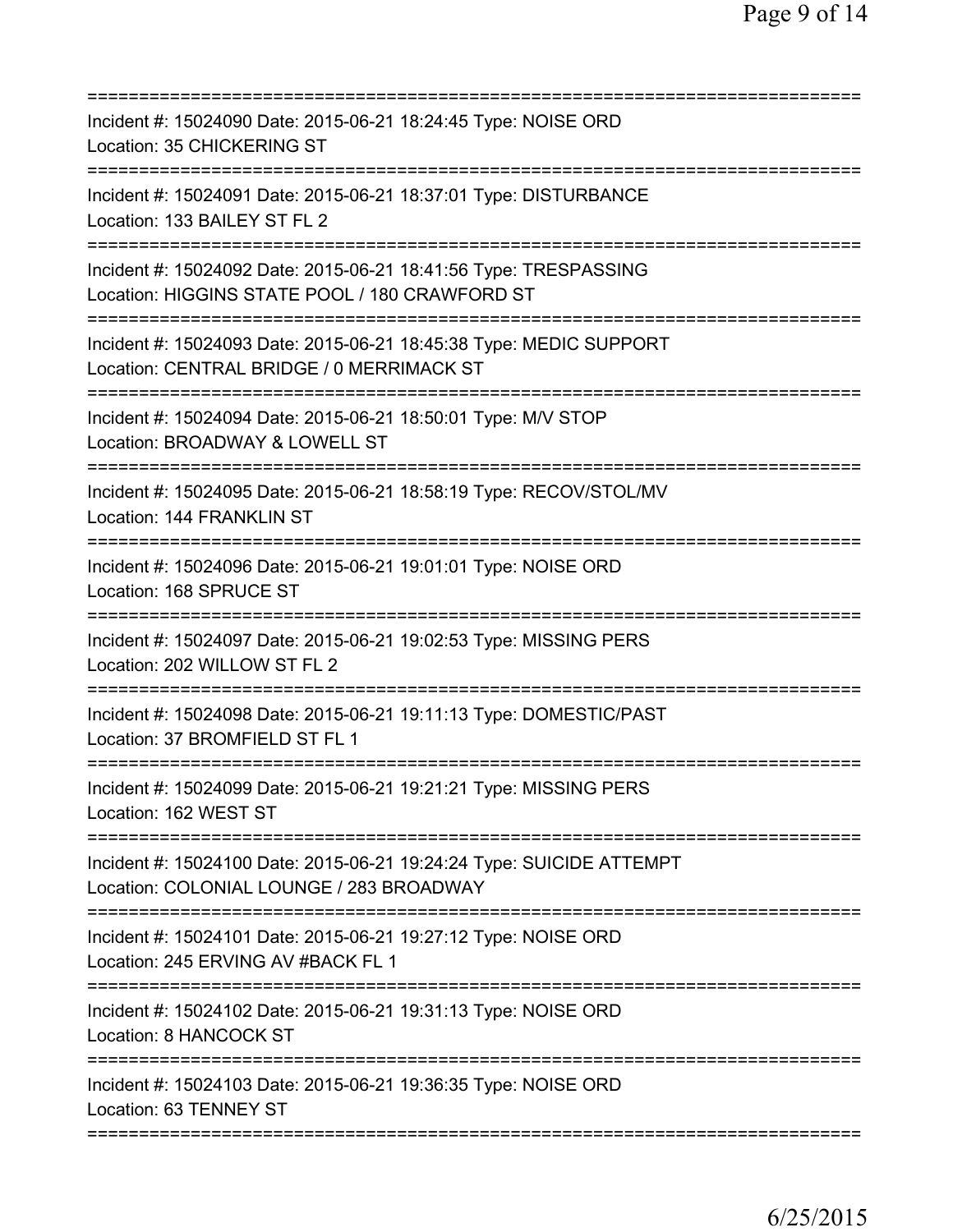| Incident #: 15024104 Date: 2015-06-21 19:37:55 Type: AUTO ACC/NO PI<br>Location: BROADWAY & COMMON ST                            |
|----------------------------------------------------------------------------------------------------------------------------------|
| Incident #: 15024105 Date: 2015-06-21 19:51:35 Type: M/V STOP<br>Location: HAMPSHIRE ST & VALLEY ST                              |
| Incident #: 15024106 Date: 2015-06-21 19:51:38 Type: NOISE ORD<br>Location: 108 GREENWOOD ST                                     |
| Incident #: 15024107 Date: 2015-06-21 20:04:29 Type: DISTURBANCE<br>Location: BEDFORD ST & OXFORD                                |
| Incident #: 15024108 Date: 2015-06-21 20:06:02 Type: NOISE ORD<br>Location: 168 SPRUCE ST                                        |
| Incident #: 15024109 Date: 2015-06-21 20:18:24 Type: A&B PROG<br>Location: 13 HOLT ST                                            |
| Incident #: 15024110 Date: 2015-06-21 20:35:50 Type: M/V STOP<br>Location: BRADFORD ST & BROADWAY                                |
| Incident #: 15024111 Date: 2015-06-21 20:36:22 Type: M/V STOP<br>Location: HAWLEY ST & S BROADWAY                                |
| Incident #: 15024112 Date: 2015-06-21 20:36:38 Type: NOISE ORD<br>Location: 2 WILLOUGHBY ST                                      |
| Incident #: 15024113 Date: 2015-06-21 20:37:04 Type: UNKNOWN PROB<br>Location: EXCHANGE ST & PARK ST                             |
| Incident #: 15024114 Date: 2015-06-21 20:44:08 Type: M/V STOP<br>Location: PARK ST & WALNUT ST                                   |
| Incident #: 15024115 Date: 2015-06-21 20:58:27 Type: NOISE ORD<br>Location: THORNTON AV & WATER ST<br>========================== |
| ===========================<br>Incident #: 15024116 Date: 2015-06-21 21:04:33 Type: NOISE ORD<br>Location: ATTIKA / MILL ST      |
| Incident #: 15024117 Date: 2015-06-21 21:13:13 Type: MISSING PERS<br>Location: 57 LEXINGTON ST                                   |
| Incident #: 15024118 Date: 2015-06-21 21:17:49 Type: M/V STOP                                                                    |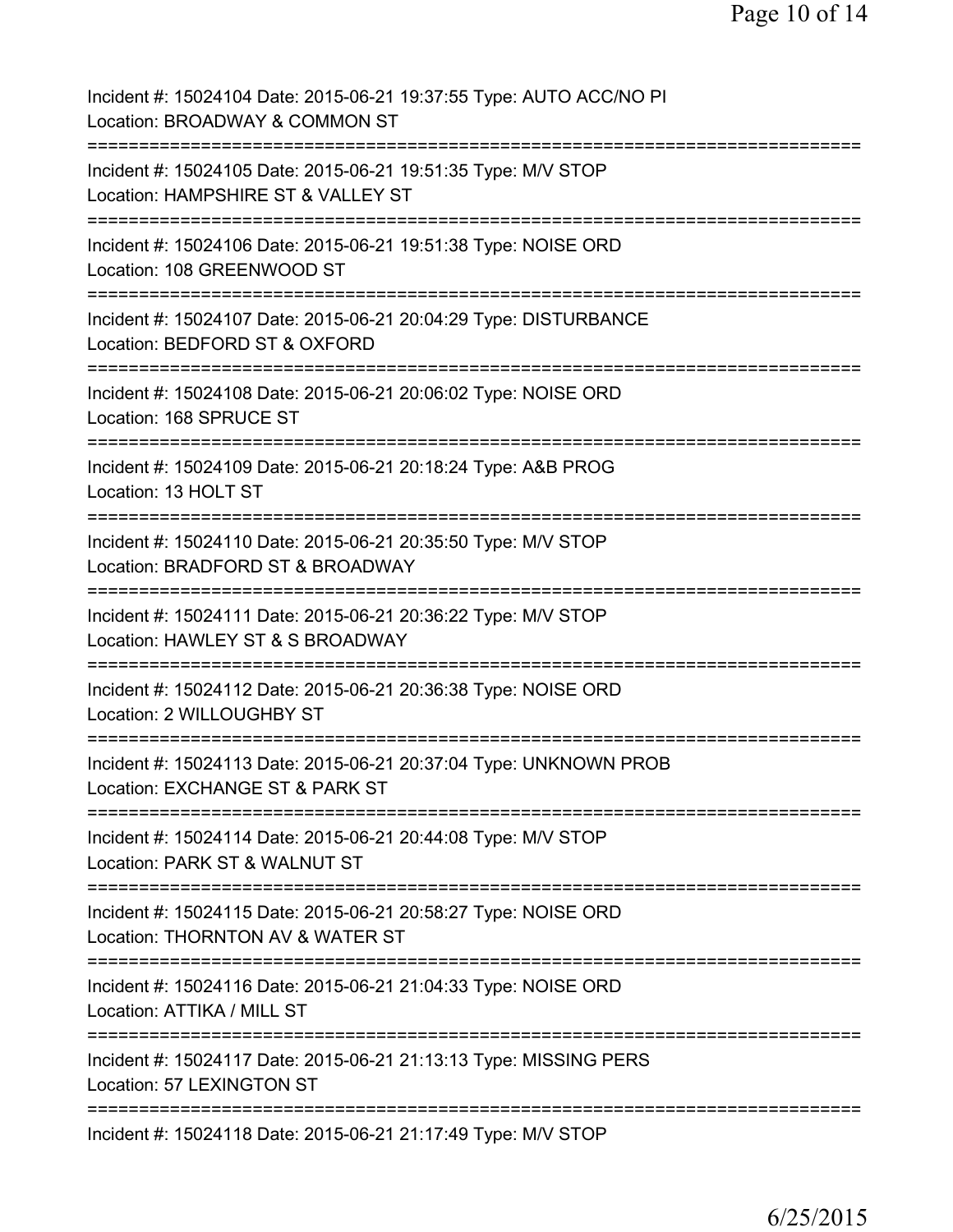| Location: MYRTLE ST & SPRUCE ST                                                                                                                          |
|----------------------------------------------------------------------------------------------------------------------------------------------------------|
| Incident #: 15024119 Date: 2015-06-21 21:19:14 Type: M/V STOP<br>Location: 156 MARGIN ST<br>=================================                            |
| Incident #: 15024120 Date: 2015-06-21 21:19:28 Type: SUS PERS/MV<br>Location: SPIRITS FLOWERS / 111 S UNION ST<br>====================================== |
| Incident #: 15024121 Date: 2015-06-21 21:21:44 Type: DOMESTIC/PROG<br>Location: 209 PARK ST FL 1<br>:===========================                         |
| Incident #: 15024122 Date: 2015-06-21 21:23:27 Type: CHILD ABUSE<br>Location: 359 BROADWAY                                                               |
| Incident #: 15024123 Date: 2015-06-21 21:46:30 Type: NOISE ORD<br>Location: 11 WILLIAM ST                                                                |
| Incident #: 15024124 Date: 2015-06-21 21:49:49 Type: M/V STOP<br>Location: 200 COMMON ST<br>-------------------------                                    |
| Incident #: 15024126 Date: 2015-06-21 22:00:33 Type: ANIMAL COMPL<br>Location: 273 HAVERHILL ST<br>:===============================                      |
| Incident #: 15024125 Date: 2015-06-21 22:01:06 Type: M/V STOP<br>Location: BAILEY ST & PARKER ST                                                         |
| :=====================<br>Incident #: 15024127 Date: 2015-06-21 22:06:29 Type: M/V STOP<br>Location: PARKER ST & SPRINGFIELD ST                          |
| Incident #: 15024128 Date: 2015-06-21 22:08:46 Type: M/V STOP<br>Location: 296 BROADWAY                                                                  |
| Incident #: 15024130 Date: 2015-06-21 22:10:55 Type: MEDIC SUPPORT<br>Location: 13 MONMOUTH ST FL 2                                                      |
| Incident #: 15024129 Date: 2015-06-21 22:11:56 Type: DK (DRUNK)<br>Location: BAILEY ST & PHILLIPS ST                                                     |
| Incident #: 15024131 Date: 2015-06-21 22:13:39 Type: LOUD NOISE<br>Location: 2 KENDALL ST                                                                |
| Incident #: 15024132 Date: 2015-06-21 22:19:26 Type: B&E/MV/PROG<br>Location: 225 ESSEX ST                                                               |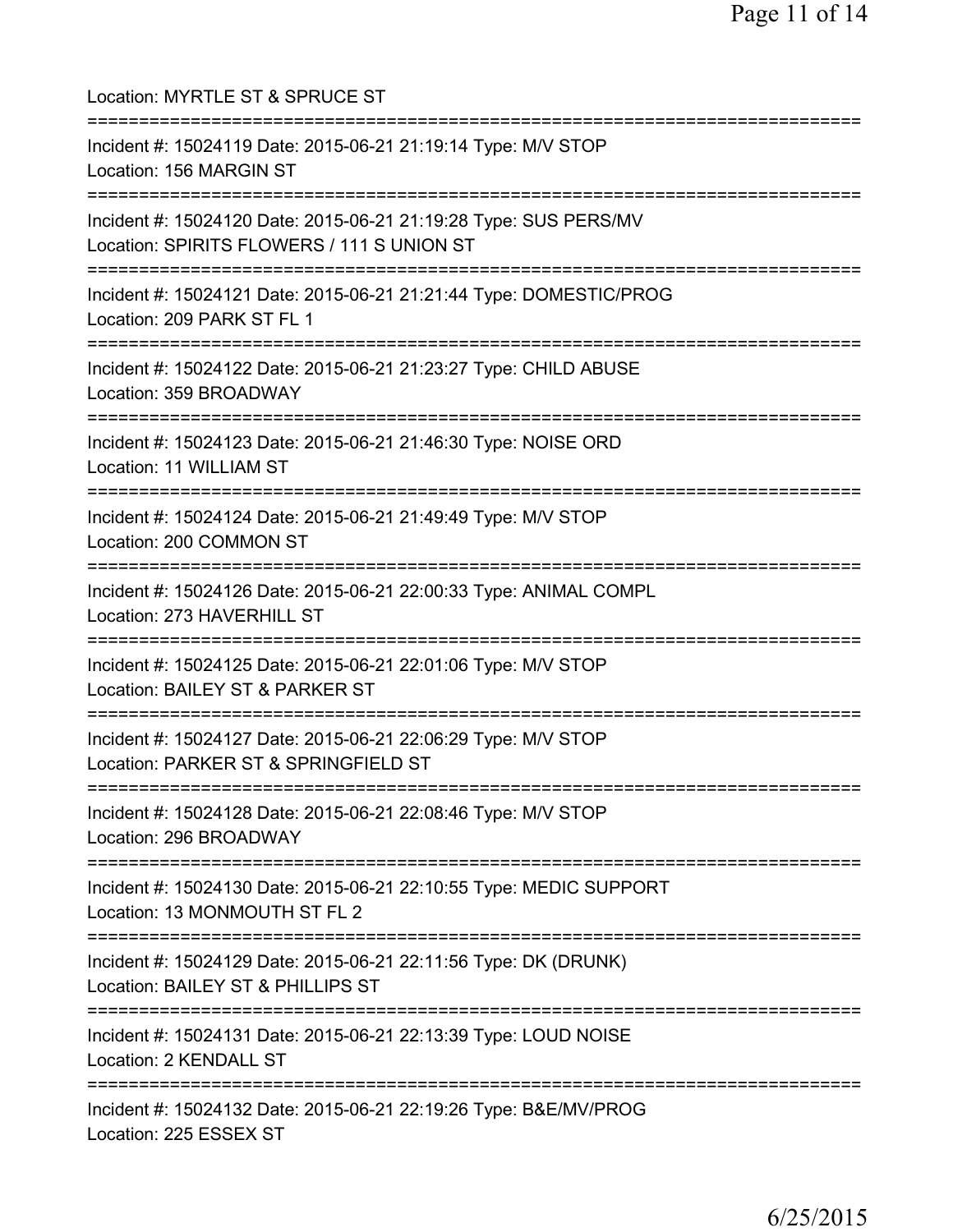| Incident #: 15024133 Date: 2015-06-21 22:26:35 Type: M/V STOP<br>Location: BROADWAY & LOWELL ST                              |
|------------------------------------------------------------------------------------------------------------------------------|
| Incident #: 15024134 Date: 2015-06-21 22:28:31 Type: M/V STOP<br>Location: BROADWAY & LOWELL ST                              |
| Incident #: 15024135 Date: 2015-06-21 22:29:07 Type: M/V STOP<br>Location: BROADWAY & LOWELL ST                              |
| Incident #: 15024136 Date: 2015-06-21 22:29:53 Type: M/V STOP<br>Location: BROADWAY & LOWELL ST                              |
| =========================<br>Incident #: 15024137 Date: 2015-06-21 22:30:34 Type: M/V STOP<br>Location: BROADWAY & LOWELL ST |
| =========================<br>Incident #: 15024138 Date: 2015-06-21 22:31:11 Type: M/V STOP<br>Location: BROADWAY & LOWELL ST |
| Incident #: 15024139 Date: 2015-06-21 22:36:12 Type: MAL DAMG PROG<br>Location: 137 EXCHANGE ST FL 1                         |
| Incident #: 15024140 Date: 2015-06-21 22:46:23 Type: UNWANTEDGUEST<br>Location: 70 FARNHAM ST #REAR FL 1                     |
| Incident #: 15024141 Date: 2015-06-21 22:47:51 Type: CK WELL BEING<br>Location: 134 BEACON AV                                |
| Incident #: 15024143 Date: 2015-06-21 22:55:11 Type: DRUG VIO<br>Location: ERVING AV & WALNUT ST                             |
| Incident #: 15024142 Date: 2015-06-21 22:55:22 Type: M/V STOP<br>Location: ESSEX ST & MILL ST                                |
| Incident #: 15024144 Date: 2015-06-21 22:56:05 Type: NOISE ORD<br>Location: 139 BENNINGTON ST                                |
| Incident #: 15024146 Date: 2015-06-21 22:59:42 Type: NOISE ORD<br>Location: FARNHAM ST & FOSTER ST                           |
| Incident #: 15024145 Date: 2015-06-21 23:00:04 Type: NOISE ORD<br>Location: 89 BELKNAP ST                                    |
|                                                                                                                              |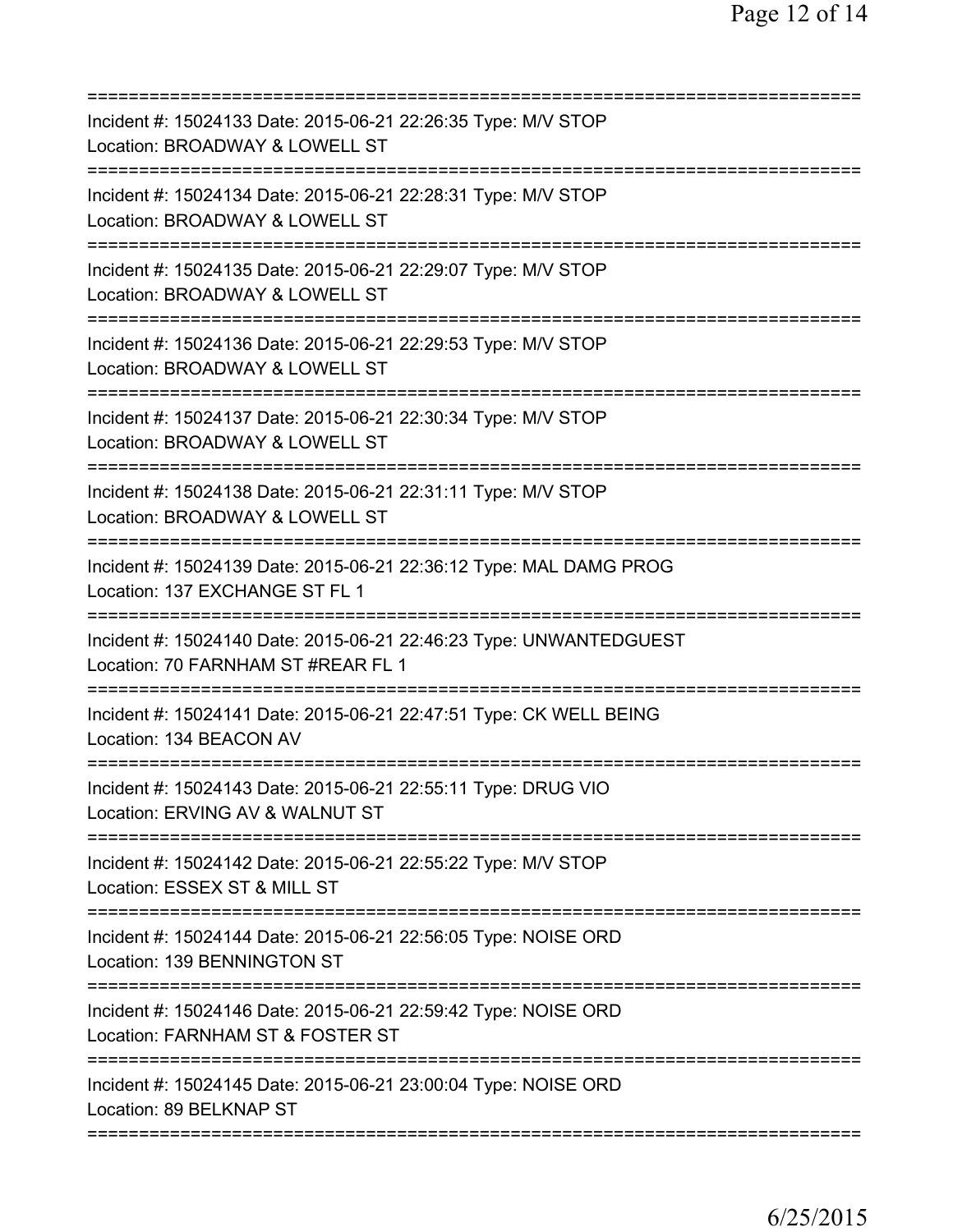| Incident #: 15024147 Date: 2015-06-21 23:12:37 Type: M/V STOP<br>Location: BROOKFIELD ST & FARLEY ST<br>======================= |
|---------------------------------------------------------------------------------------------------------------------------------|
| Incident #: 15024148 Date: 2015-06-21 23:17:27 Type: NOISE ORD<br>Location: 73 AVON ST                                          |
| Incident #: 15024149 Date: 2015-06-21 23:25:34 Type: ALARM/BURG<br>Location: AUTO MUSIC / 654 ESSEX ST #B                       |
| Incident #: 15024150 Date: 2015-06-21 23:27:06 Type: M/V STOP<br>Location: LOWELL ST & WINTER ST<br>=======================     |
| Incident #: 15024151 Date: 2015-06-21 23:27:30 Type: M/V STOP<br>Location: BROADWAY & CROSS ST<br>==========================    |
| Incident #: 15024152 Date: 2015-06-21 23:29:29 Type: M/V STOP<br>Location: BROADWAY & LOWELL ST<br>--------------------         |
| Incident #: 15024153 Date: 2015-06-21 23:33:21 Type: M/V STOP<br>Location: HAVERHILL ST & WEST ST                               |
| Incident #: 15024154 Date: 2015-06-21 23:34:53 Type: M/V STOP<br>Location: 327 ESSEX ST                                         |
| Incident #: 15024155 Date: 2015-06-21 23:38:16 Type: NOISE ORD<br>Location: LAWRENCE ST & SUNSET AV                             |
| Incident #: 15024156 Date: 2015-06-21 23:41:43 Type: NOISE ORD<br>Location: 91 BELKNAP ST                                       |
| Incident #: 15024157 Date: 2015-06-21 23:48:26 Type: M/V STOP<br>Location: CAMBRIDGE ST & S UNION ST                            |
| Incident #: 15024158 Date: 2015-06-21 23:48:30 Type: MAL DAMAGE<br>Location: 378 AMES ST FL 2                                   |
|                                                                                                                                 |

537 record(s)

{ call presslog("2015-06-21","0000","2015-06-21","2359") } Total records found: 537 These results were produced by the following query: